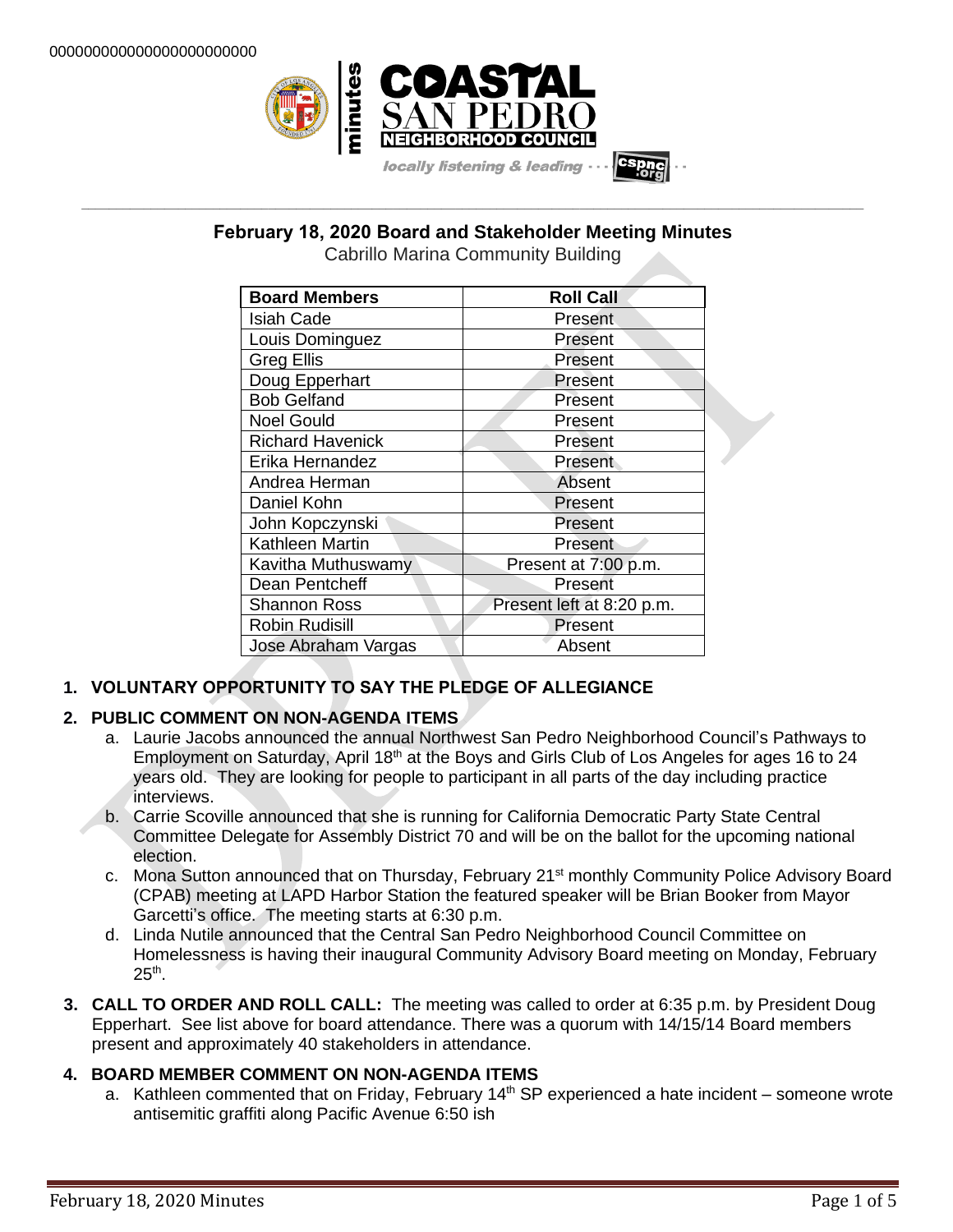- b. Shannon 1) she was able to represent CSPNC at the Gal-entine's event, 2) she is also running for the California Democratic Party State Central Committee Delegate for Assembly District 70, on a different slate, and 3) if you are a registered Democrat can join the San Pedro Democratic Club, they meet at 7:00 p.m. at Think Café.
- **5. APPROVAL OF PRIOR MEETING MINUTES** January 21, 2020 meeting minutes Approved without objection.

## **6. REPORTS FROM GOVERNMENT AGENCY REPRESENTATIVES**

- a. **LAPD** New Senior Lead Officer Chris Eick for Office Winter
	- i. Gave a brief overview of his career with LAPD
	- ii. Gave a brief overview of crime statistics for the area.
	- iii. Officer Eick gave a brief overview of crime statistics for the area.
- b. **Neighborhood Council Budget Advocates** Melanie Labrecque, Region 12 Representative
	- i. The Budget Advocate's asked the Major to release the budget by February  $1<sup>st</sup>$ , he said no. Accordingly, they are going to Neighborhood Councils asking them to file a Community Impact Statement (CIS) in support of their request.
	- ii. The annual Budget Day will be held on Saturday, June 20<sup>th</sup>. Neighborhood Councils need to appoint two Budget Representatives, or it defaults to the president and the treasurer.
	- iii. Ms. Labrecque answered questions from the board and stakeholders.
- c. **Councilman Joe Buscaino** San Pedro Field Deputy Ryan Ferguson Not present
- d. **Department of Neighborhood Empowerment (DONE)** No one present
- e. **Assembly member Patrick O'Donnell** Hina Ahmad, Field Representative Not present
- **7. DISCUSSION WITH ELI LIPMAN (PRESIDENT OF BOARD OF NEIGHBORHOOD COMMISSIONERS) REGARDING PROPOSED BONC RESOLUTIONS ON CENSURE AND REMOVAL, MANDATORY TRAINING, AND DISPUTE RESOLUTION FOR NEIGHBORHOOD COUNCIL BOARD MEMBERS** – Not present

## **8. NEIGHBORHOOD PURPOSE GRANT ALLOCATION**

The Coastal San Pedro Neighborhood Council shall determine funding levels for all applications for Neighborhood Purpose Grants from among the following applicants:

| NPG Applicant's Name | Email                          | Organization                               | Allocation |
|----------------------|--------------------------------|--------------------------------------------|------------|
| Irene Ratliff        | iratlift@gmail.com             | <b>Street Meet Company</b>                 | \$500.00   |
| Sarah Al-Mulla       | sarah@angelsgateart.org        | White Point PFO                            | \$1,000.00 |
| Phil Kohlmetz        | grants@bird-rescue.org         | <b>International Bird Rescue</b>           | \$1.100.00 |
| Marisa Vattuone      | whitepointpfo@gmail.com        | White Point PFO                            | \$1.100.00 |
| Marifrances Trivelli | trivelli@lamaritimemuseum.org  | Friends of the Los Angeles Maritime Museum | \$1.000.00 |
| Kris Garard          | kris@krisgarard.com            | Point Fermin Elementary School PTO         | \$1.100.00 |
| Christian L. Guzman  | c.louis.guzman@gmail.com       | Feed and Be Fed                            | \$1.100.00 |
| <b>Robert Harris</b> | rwharr00@gmail.com             | The Literacy Club                          | \$1.100.00 |
| John R. Stinson      | john.stinson@cox.net           | San Pedro Art Association                  | \$500.00   |
| Michael Sheehy       | michael.sheehy@lamitopsail.org | Los Angeles Maritime Institute             | \$500.00   |
| Ziggy Mrkich         | sanpedrofilmfestival@gmail.com | San Pedro Film Festival                    | \$1,000.00 |

Motion from committee passed with 12 yes (Cade, Dominguez, Ellis, Gould, Havenick, Hernandez, Kohn, Kopczynski, Martin, Muthuswamy, Pentcheff, and Rudisill), 0 no, 0 abstention, and 3 recused (Epperhart, Gelfand, and Ross).

#### **Moved to Item 14 without objection**

**9. RESOLUTION RECOMMENDING PERCENT TARGETS AND INCENTIVES FOR ELECTRIC EQUIPMENT AND TRUCKS IN THE PORTS' CLEAN AIR ACTION PLAN** – *Environment and Sustainability Committee*

Whereas, as part of the Clean Air Action Plan's quarterly stakeholder advisory meetings, the community is asked to provide input to the Clean Air Action Plan (CAAP);

Whereas, the Mayors of Long Beach and Los Angeles have declared their cities have a goal of zero-emission (ZE) for the goods movement industry in and around the twin ports by 2030 for all yard and other equipment, and 2035 for drayage trucks;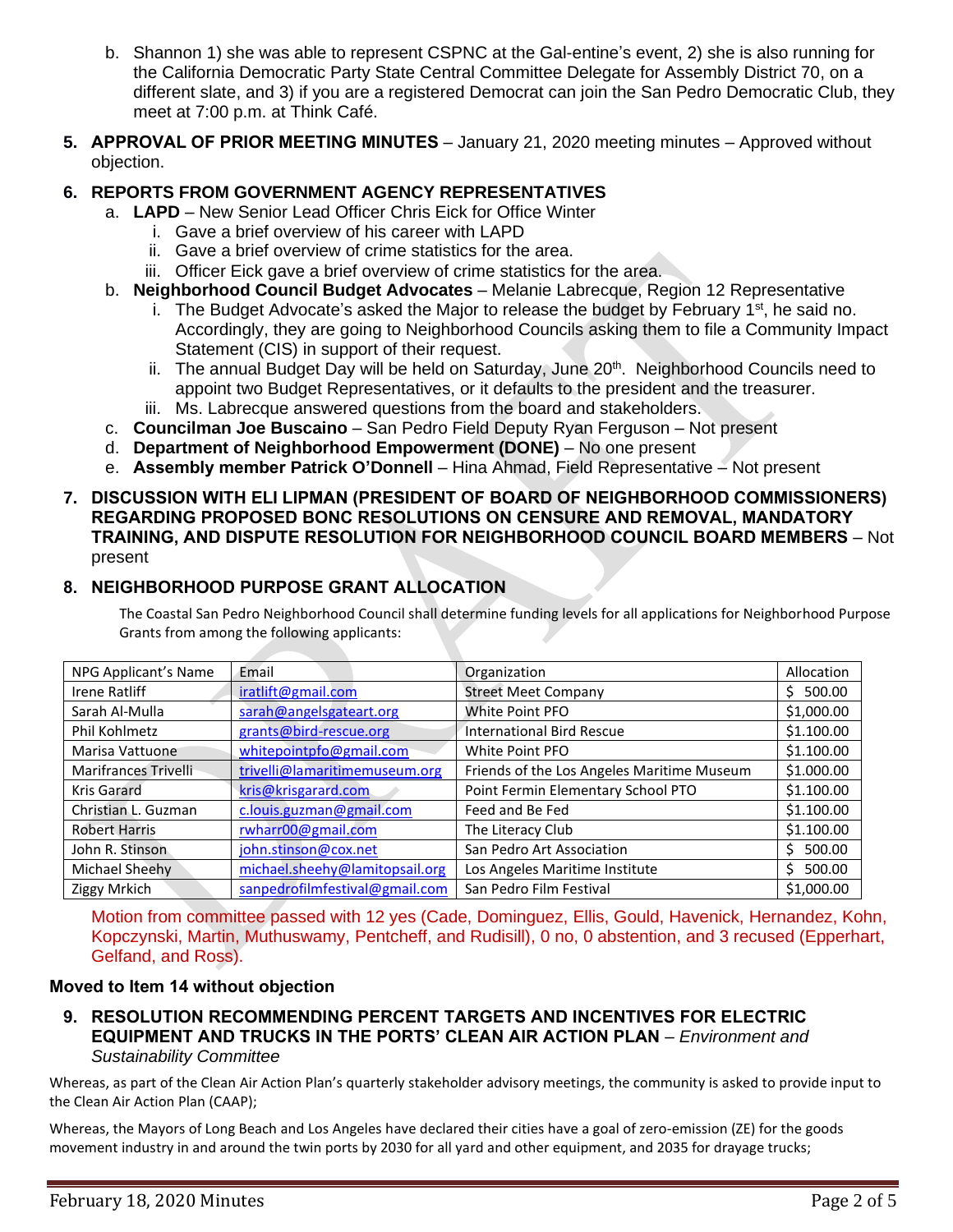Whereas, the CAAP lacks specific targets and deadlines to achieve the promise of 100% zero emissions for yard and other goods movement equipment by 2030, and ZE drayage trucks serving the ports by 2035;

And finally whereas, the Coastal San Pedro Neighborhood Council fears and asserts that without specific ZE or all-electric targets , THE RELIANCE ON FOSSIL FUELS WILL CONTINUE **this DETOUR to fossil-fuels will become a permanent excursion**, resulting in the failure to achieve the two mayors' 2035 ZE promise to the community by 2030 and 2035.

Therefore be it resolved, the Coastal San Pedro Neighborhood Council demands that Port staff produce and the Harbor Commissioners approve revisions to the Clean Air Action Plan to include specific percentage targets for electric equipment and trucks at both of the twin harbors in three-year or smaller increments between now and the target years of 2030 and 2035, culminating in the ultimate goal of 100% in 2030 for equipment and 2035 for trucks;

And further resolved, that all incentives by the twin ports, including truck rates and other incentives, be limited to zero-emission equipment and trucks.

**Motion** by **Richard Havenick** to amend the motion to remove '... this DETOUR to fossil-fuels will become a permanent excursion …' **as noted above**, second by **Noel Gould**, and passed without objection. **Motion** by **Richard Havenick** to approve the resolution recommending percent targets and incentives for electric equipment and trucks in the Ports' Clean Air Action Plan as amended, second by **Noel Gould**, and passed with 14 yes (Cade, Ellis, Epperhart, Gelfand, Gould, Havenick, Hernandez, Kohn, Kopczynski, Martin, Muthuswamy, Pentcheff, Ross, and Rudisill), 0 no, and 1 abstention (Dominguez).

#### **10. MOTION REGARDING CONVERSION OF PARKING LOT TO HOUSING IN DOWNTOWN SAN PEDRO**

Whereas parking space in downtown San Pedro is limited and insufficient to accommodate current needs; and Whereas there is a need to maintain open space in downtown San Pedro; therefore

Be it resolved, the Coastal San Pedro Neighborhood Council **OPPOSES CONVEFRSION OF THIS PROPERTY AT THE NORTHEAST CORNER OF 6 TH & MESA TO ANY OTHER USE.**

requests that, prior to issuing a request for proposals to replace the parking lot at 6th St. and Mesa St. in downtown San Pedro with housing, the Council District 15 office, with coordination with Department of Transportation as needed, perform a thorough analysis of the project's effect on parking; and

Further resolved, the removal of approximately 45 parking spaces by the proposed project should be offset by the provision of at least an equal number of parking spaces elsewhere in downtown San Pedro.

**Motion** by **Noel Gould** to amend the motion to remove text **as noted above** and insert '...**OPPOSES CONVEFRSION OF THIS PROPERTY AT THE NORTHEAST CORNER OF 6 TH & MESA TO ANY OTHER USE.' as noted above**, second by **Louis Dominguez**, and passed without objection.

**Motion** by **Richard Havenick** to approve motion regarding conversion of parking lot to housing in downtown San Pedro, second by **Noel Gould**, and passed with 12 yes (Cade, Dominguez, Ellis, Epperhart, Gelfand, Gould, Hernandez, Kohn, Kopczynski, Muthuswamy, Pentcheff, and Rudisill), 1 no (Havenick), 1 abstention (Martin), and 1 left meeting early (Ross).

#### **11. MOTION REGARDING PROPOSED DEVELOPMENT AT 2111 PACIFIC AVE**

Whereas the neighbors proved that the transit requirements for the parking requirement reduction allowed under AB 744 (a successor law to the State's Density Bonus Act) are not met, and as a result the applicant has materially changed the entitlement requests for the project, shifting the request for a 50% parking requirement reduction from a ministerial request under AB 744 to a discretionary request under the City's Density Bonus Ordinance for off-menu items,

Whereas under the 5th and 14th amendments to the U.S. Constitution and Article 1, Section 7 of the State Constitution, stakeholders have due process rights when local agencies hold hearings for the purpose of making land use decisions, GET CLARIFICATION ON WETHER TO REMOVE THIS STUFF

Whereas the City's initial Public hearing did not provide members of the Public reasonable notice of this material discretionary entitlement request and an opportunity to be heard thereon,

Whereas under the California Environmental Quality Act (CEQA) a project description is supposed to be fairly complete, accurate and consistent.

Therefore the Coastal San Pedro Neighborhood Council demands that the City conduct a re-hearing of the project so that the Public can provide testimony related to this significant new discretionary request.

Motion by **Robin Rudisill** to approve motion regarding proposed development at 2111 Pacific Ave, second by **Louis Dominguez**, and passed with 13 yes (Cade, Dominguez, Ellis, Epperhart, Gelfand, Gould, Havenick, Hernandez, Kohn, Kopczynski, Muthuswamy, Pentcheff, and Rudisill), 0 no, 1 abstention (Martin), and 1 left meeting early (Ross).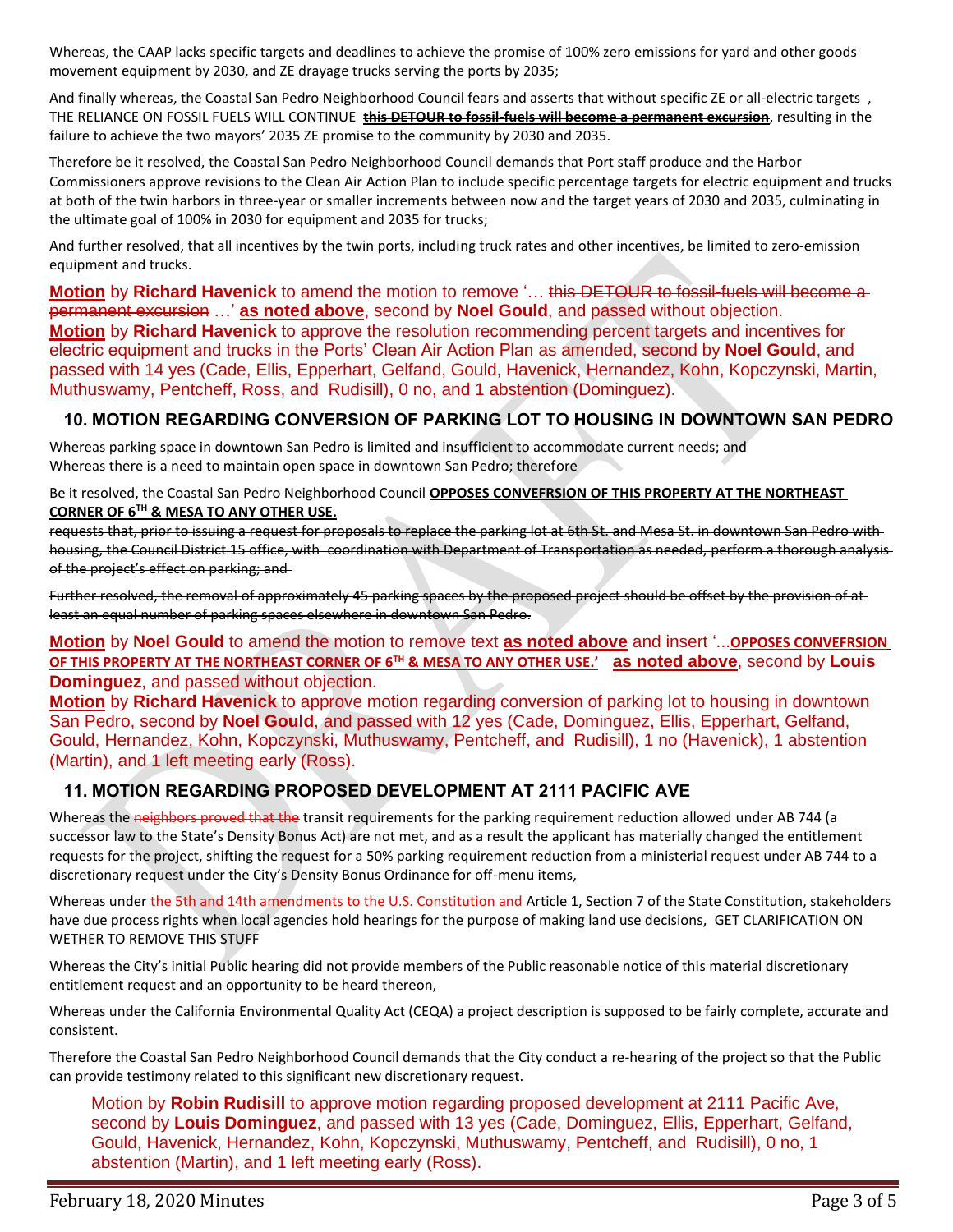#### **12. MOTION ADVISING A 20% REDUCTION IN DEPARTMENT OF NEIGHBORHOOD EMPOWERMENT BUDGET**

Whereas advising the City budget process is a specific responsibility and duty of Neighborhood Councils (Charter of the City of Los Angeles Sec. 909. Annual Budget Priorities); and

Whereas the City of Los Angeles budget is facing a shortfall and Neighborhood Councils function with little oversight required,

Therefore resolved, the Coastal San Pedro Neighborhood Council recommends that the Department of Neighborhood Empowerment operating budget be reduced by 20%.

Motion by **Bob Gelfand** to approve motion advising a 20% reduction in Department of Neighborhood Empowerment budget, second by **Greg Ellis**, and passed with 10 yes (Cade, Dominguez, Ellis, Epperhart, Gelfand, Gould, Havenick, Kopczynski, Pentcheff, and Rudisill), 0 no, 4 abstentions (Hernandez, Kohn, Martin, and Muthuswamy), and 1 left meeting early (Ross).

#### **13. MOTION TO PURCHASE A NEW PRINTER**

Resolved, the Coastal San Pedro Neighborhood Council allocates a sum not to exceed \$500 to purchase a new printer and associated consumable supplies for use by the Neighborhood Council and its paid assistants.

Motion by **Noel Gould** to approve motion to purchase a new printer, second by **Greg Ellis**, and passed with 14 yes (Cade, Dominguez, Ellis, Epperhart, Gelfand, Gould, Havenick, Hernandez, Kohn, Kopczynski, Martin, Muthuswamy, Pentcheff, and Rudisill), 0 no, 0 abstention, and 1 left meeting early (Ross).

## **14. MOTION TO PROVIDE \$5,000 TO THE CABRILLO BEACH HARBOR AREA BOOSTERS**

Resolved, the Coastal San Pedro Neighborhood Council shall provide \$5,000 to the Cabrillo Beach **HARBOR AREA** Boosters to purchase all-terrain vehicles (ATVs).

**Motion** by **Richard Havenick** to correct the motion **AS NOTED ABOVE**, second by **Robin Rudisill**, and passed without objection.

**Motion** by **Louis Dominguez** to reallocate \$5,000 from Office/Temporary Staff to Neighborhood Purpose Grants, second by **John Kopczynski**, and passed with 14 yes (Dominguez, Ellis, Epperhart, Gelfand, Gould, Havenick, Hernandez, Kohn, Kopczynski, Martin, Muthuswamy, Pentcheff, Ross, and Rudisill), 0 no, and 1 abstention (Cade).

**Motion** by **Robin Rudisill** to postpone until the March meeting, second by **Noel Gould**, and passed with 9 yes (Dominguez, Ellis, Gelfand, Gould, Hernandez, Kohn, Martin, Muthuswamy, and Rudisill), 6 noes (Cade, Epperhart, Havenick, Kopczynski, Pentcheff, and Ross), and 0 abstention.

#### **15. COMMITTEE REPORTS**

- a. Administrative Operations Committee Chair Dean Pentcheff No new information
- b. Communications Committee Chair Shannon Ross No new information
- c. Emergency Preparedness and Public Safety Committee Chair Bob Gelfand No new information
- d. Parks and Coastline Committee Chair Noel Gould
	- i. He will hold a joint Parks and Coastline and Sunken City Ad Hoc Committee meeting March 4<sup>th</sup>.
- e. Sunken City Ad Hoc Committee Chair Noel Gould
	- i. He will hold a joint Parks and Coastline and Sunken City Ad Hoc Committee meeting March 4<sup>th</sup>.
- f. Environment and Sustainability Committee Chair Richard Havenick
	- i. At the last Neighborhood Council Joint meeting they had Jacob Haik from CD15 and Jamee Wilson from the County Supervisor's office come discuss Rancho LPG.
	- ii. The next meeting will be on Monday, February  $24<sup>th</sup>$ .
- g. Homelessness Committee Chair Kathleen Martin No new information
- h. Port Committee Chair Louis Dominguez No new information
- i. Planning and Transportation Chair Robin Rudisill No new information
	- i. To view notes from the latest meeting please go to [https://www.cspnc.org/agendas-minutes](https://www.cspnc.org/agendas-minutes-planning-trans)[planning-trans.](https://www.cspnc.org/agendas-minutes-planning-trans)

**16. TRESURER'S REPORT** – Louis Dominguez, Treasurer – Gave a brief overview of current funding levels

*Budget and Finance (Consent Calendar)*